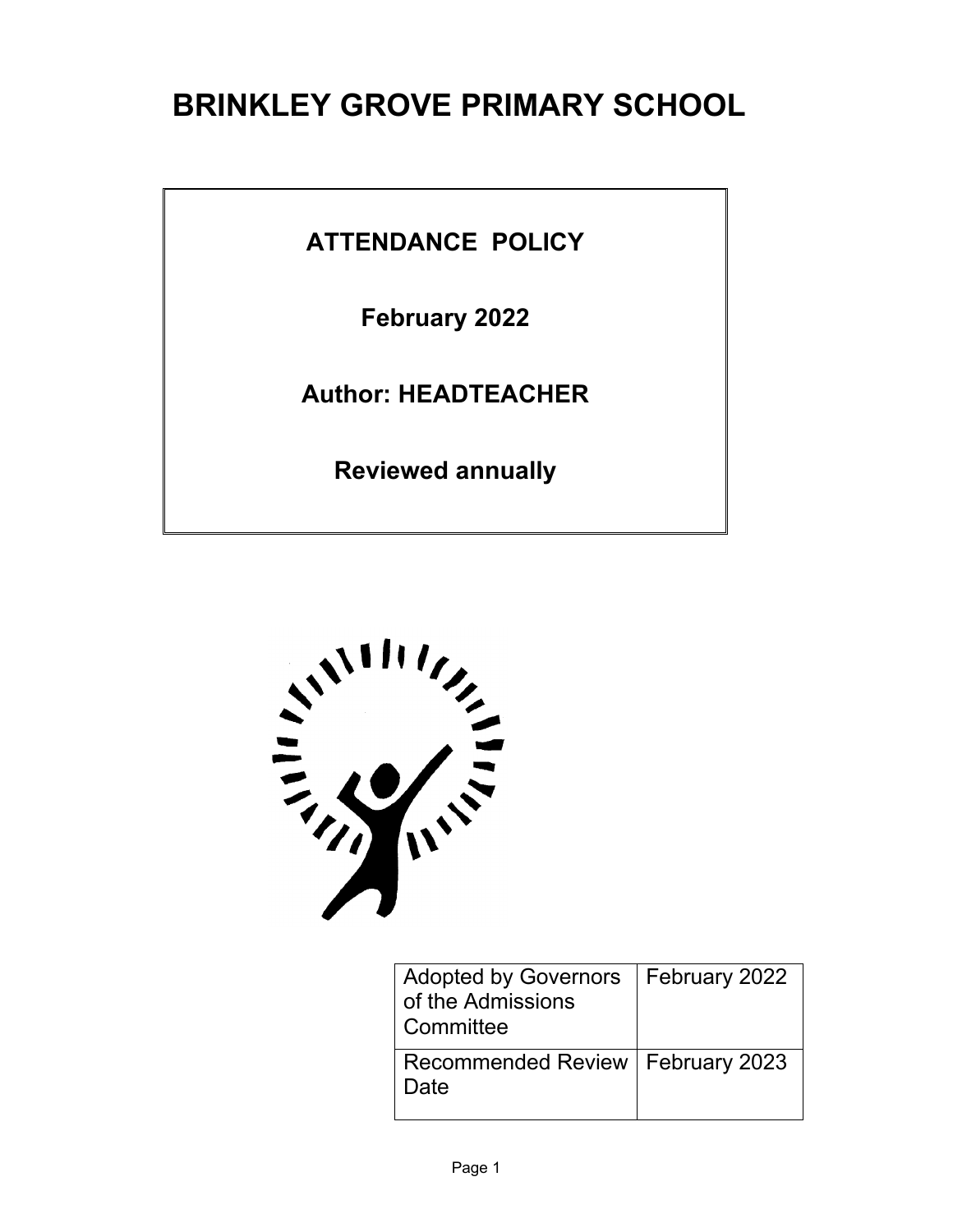# **Brinkley Grove Primary School**

# **Pupil Attendance Policy**

### **Introduction and Background**

Brinkley Grove recognises that positive behaviour and good attendance are essential in order to raise standards of pupil attainment and to give every child/young person the best educational experience possible.

This policy is written with the above statement in mind and underpins our school ethos to:

- promote children's welfare and safeguarding
- ensure every pupil has access to the full time education to which they are entitled
- ensure that pupils succeed whilst at school
- ensure that pupils have access to the widest possible range of opportunities at school, and when they leave school

For our children to gain the greatest benefit from their education it is vital that they attend regularly and be at school, on time, every day the school is open unless the reason for the absence is unavoidable. **It is a rule of this school that pupils must attend every day, unless there are exceptional circumstances and it is the** *headteacher***, not the parent, who can authorise the absence.**

Any absence affects the pattern of a child's schooling and regular absence will seriously affect their learning. Any pupil's absence or late arrival disrupts teaching routines and so may affect the learning of others in the same class. Ensuring a child's regular attendance at school is a parental responsibility and permitting absence from school without a good reason creates an offence in law and may result in prosecution.

This policy has been developed in consultation with school governors, teachers, the Local Authority and parents and carers. It seeks to ensure that all parties involved in the practicalities of school attendance are aware and informed of attendance matters in school and to outline the schools commitment to attendance matters. It details the responsibilities of individuals and groups involved and the procedures in place to promote and monitor pupil attendance.

Our policy aims to raise and maintain levels of attendance by:

- Promoting a positive and welcoming atmosphere in which pupils feel safe, secure and valued.
- Raising awareness of the importance of good attendance and punctuality
- Ensuring that attendance is monitored effectively and reasons for absences are recorded promptly and consistently.

# **Promoting Regular Attendance**

Helping to create a pattern of regular attendance is the responsibility of parents, pupils and all members of school staff.

To help us all to focus on this we will: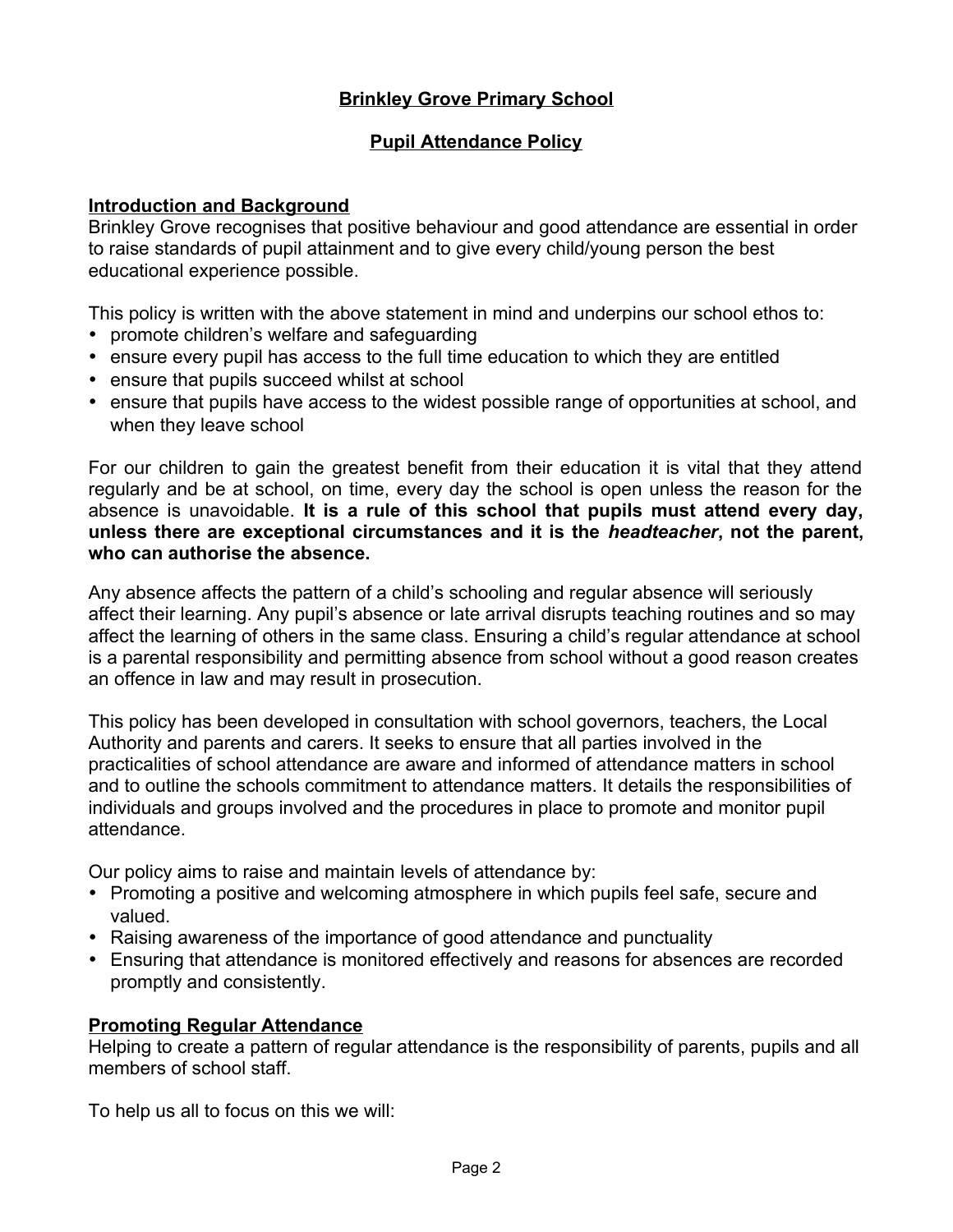- Give parents/carers details on attendance in our communications
- Report to parents/carers annually on their child's attendance with the annual school report.
- Contact parents/carers should their child's attendance fall below the school's target for attendance which is 95%.

# **Understanding Types of Absence**

Every half-day absence from school has to be classified by the school (not by the parent/carer), as either AUTHORISED or UNAUTHORISED. This is why information about the cause of any absence is always required.

**Authorised absences** are mornings or afternoons away from school for a good reason like illness (although you may be asked to provide medical evidence for your child before this can be authorised), medical or dental appointments which unavoidably fall in school time, emergencies or other unavoidable cause.

**Unauthorised absences** are those which the school does not consider reasonable and for which no 'leave' has been given. This type of absence can lead to the Local Authority using sanctions and/or legal proceedings which may include issuing each parent with a Penalty Notice for £120, reduced to £60 if paid within 21 days or referring the matter to the Magistrates Court whereby each parent may receive a fine up to £2500 and/or up to 3 months in prison. If you are found guilty in court you will receive a criminal conviction.

. Unauthorised absence includes, however it is not exhaustive:

- parents/carers keeping children off school unnecessarily e.g. because they had a late night or for non-infectious illness or injury that would not affect their ability to learn.
- absences which have never been properly explained
- children who arrive at school after the close of registration are marked using a 'U'. This indicates that they are in school for safeguarding purposes however is recorded as an absence for the session.
- shopping trips
- looking after other children or children accompanying siblings or parents to medical appointments
- their own or family birthdays
- holidays taken during term time without leave, not deemed 'for exceptional purposes' by the headteacher- may result in school applying to the local authority to issue a penalty notice or if you have previously been issued a Penalty Notice, the school may request a direct prosecution by the local authority.
- day trips
- other leave of absence in term time which has not been agreed

# **School Attendance and the Law**

**There is no longer any entitlement in law for pupils to take time off during the term to go on holiday.** In addition, the Supreme Court has ruled that the definition of regular school attendance is "in accordance with the rules prescribed by the school".

The Education (Pupil Registration) (England) Regulations 2006 were amended in September 2013. All references to family holidays and extended leave have been removed. The amendments specify that headteachers may not grant any leave of absence during term time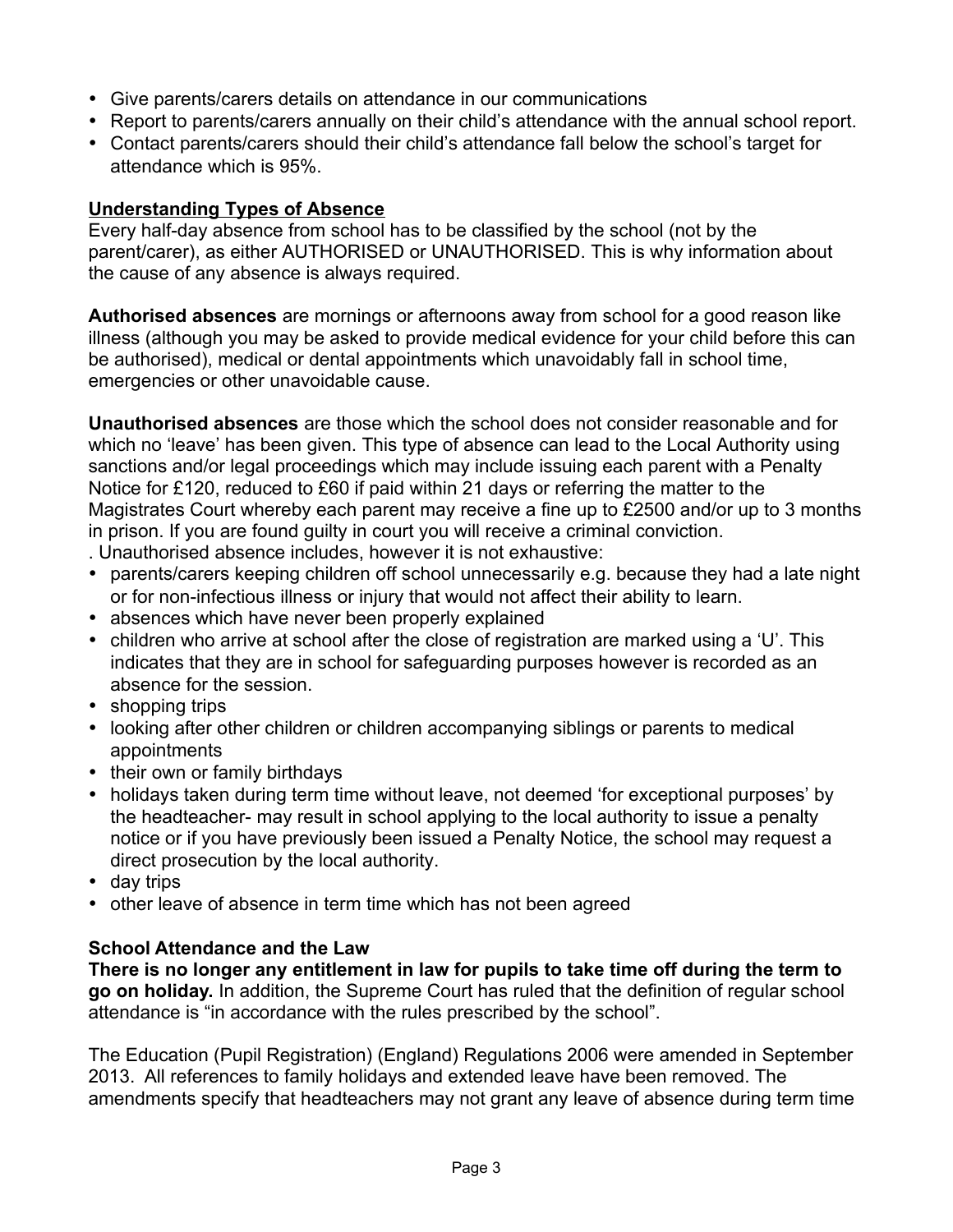unless there are "exceptional circumstances" and they no longer have the discretion to authorise up to ten days of absence each academic year.

It is a rule of this school that a leave of absence shall not be granted in term time unless there are reasons considered to be exceptional by the headteacher, irrespective of the child's overall attendance. Only the headteacher or his/her designate (not the local authority) may authorise such a request and all applications for a leave of absence must be made in writing on the prescribed form provided by the school. Where a parent removes a child when the application for leave was refused or where no application was made to the school, the issue of a penalty notice may be requested by this school.

# **At Brinkley Grove Primary School 'exceptional circumstances' will be interpreted as:**

... being of unique and significant emotional, educational or spiritual value to the child which outweighs the loss of teaching time. The fundamental principles for defining 'exceptional' are events that are "rare, significant, unavoidable and short". By 'unavoidable' we mean an event that could not reasonably be scheduled at another time.

# **We will not agree leave during term time:**

- at any time in September. This is very important as your child needs to settle into their new class as quickly as possible.
- during assessment and test periods in the school's calendar affecting your child.
- when a pupil's attendance record already includes any level of unauthorised absence or they have already been granted authorised leave within that academic year.

Whilst any child may occasionally have time off school because they are ill, sometimes they can be reluctant to attend school. Any problems with regular attendance are best sorted out between the school, the parents and the child. If a parent thinks their child is reluctant to attend school then we will work with that family to understand the root problem and provide any necessary support. We can use outside agencies to help with this such as the School Nurse, Local Authority Officers or Child and Family Support Worker.

# **Persistent Absenteeism (PA)**

A pupil is defined by the Government as a **'persistent absentee'** when they miss 10% or more schooling across the school year for whatever reason. Absence at this level will cause considerable damage to any child's education and we need a parent/carer's fullest support and co-operation to tackle this.

We monitor all absence, and the reasons that are given, thoroughly. If a child is seen to have reached the PA mark or is at risk of moving towards that mark we will inform the parent/carer. PA pupils are tracked and monitored carefully. We also combine this with academic tracking where absence affects attainment. All our PA pupils and their parents are subject to a school based meeting and the plan may include: allocation of additional support through the School Nurse, Local Attendance Adviser, Home School Liaison Worker, Local Authority, Family Solutions or Social Care. We may also use circle time, individual incentive programmes, individual targets and participation in group activities to support us in raising attendance.

# **Absence Procedures**

**If a child is absent from school the parent/carer must follow the following procedures:**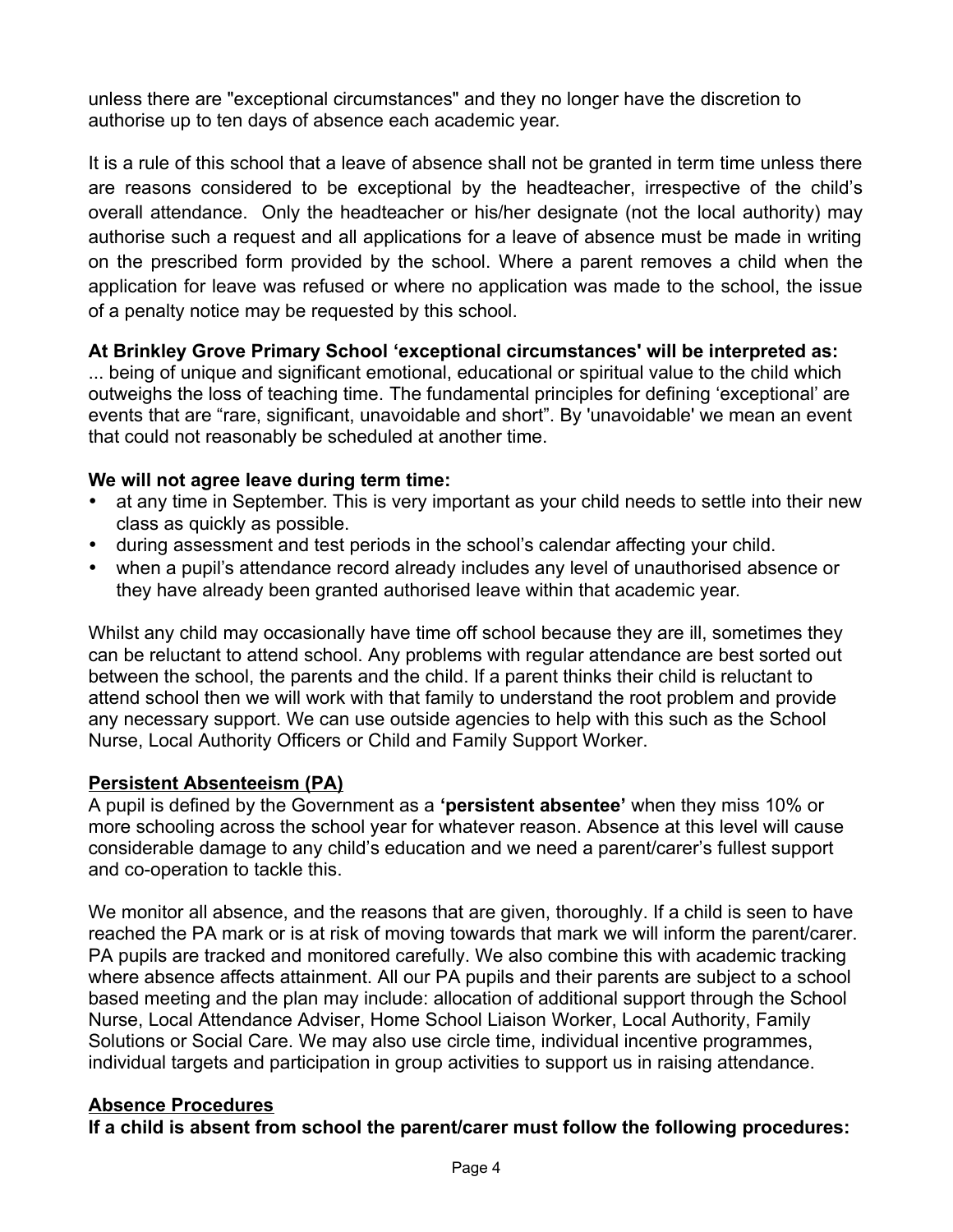- Contact the school on the first day of absence before *9.20 am*. The school has an answer phone available to leave a message if nobody is available to take your call, or call into school personally and speak to the office staff. Alternatively, parents may use Class Dojo to inform the office of the absence. If using Class Dojo, this should be sent to the office and not the class teacher.
- Contact the school on every further day of absence, again before *9.20am*
- Ensure that your child returns to school as soon as possible

# **If your child is absent we will:**

- Telephone you on the first day of absence if we have not heard from you
- Write to you if your child's attendance is below 95%
- Invite you in to school to discuss the situation with our School Welfare Officer, Child and Family Support Worker or Headteacher if absences persist
- Refer the matter to the Local Authority to request a formal School Attendance Meeting if attendance deteriorates following the above actions

# **Attendance Compliance Team**

Parents are expected to contact school at an early stage and to work with the staff in resolving any problems together. This is nearly always successful. If difficulties cannot be sorted out in this way, the school may refer the child to the Local Authority. Local Authority Officers work with schools, families and other professionals to reduce persistent absence and improve overall attendance. If attendance does not improve, legal action may be taken in the form of a Penalty Notice (see Annex A for the Essex Code of Conduct), prosecution in the Magistrates Court or the application of an Education Supervision Order, designed to strengthen parental responsibilities and ensure improved attendance.

# **Lateness**

Poor punctuality is not acceptable. If a child misses the start of the day they can miss work and do not spend time with their class teacher getting vital information and news for the day. Late arriving pupils also disrupt lessons, can be embarrassing for the child and can also encourage absence. Good time-keeping is a vital life skill which will help our children as they progress through their school life and out into the wider world.

# **How we manage lateness:**

The school day starts at **8.40 am** when children can begin to come into school. Registers are taken at **8.50 am** and your child will receive a late mark if they are not in by that time. Children arriving after 8.50 am are required to come into school via the school office if accompanied by a parent or carer, the parent/carer will sign them in and provide a reason for their lateness which is recorded. The school may send home 'late notes' in order to keep parents and carers informed. From time to time the Child and Family Support Worker, Headteacher or Deputy Headteacher will undertake a 'Late Gate' check, greeting late arrivals at the main entrance to the school.

At **9.30am** the registers will be closed. In accordance with the Regulations, if your child arrives after that time they will receive a mark that shows them to be on site 'U', but this will **not** count as a present mark and it will mean they have an unauthorised absence. This may mean that you could face the possibility of a Penalty Notice if the problem persists. If your child has a persistent late record you will be asked to meet with the School Welfare Officer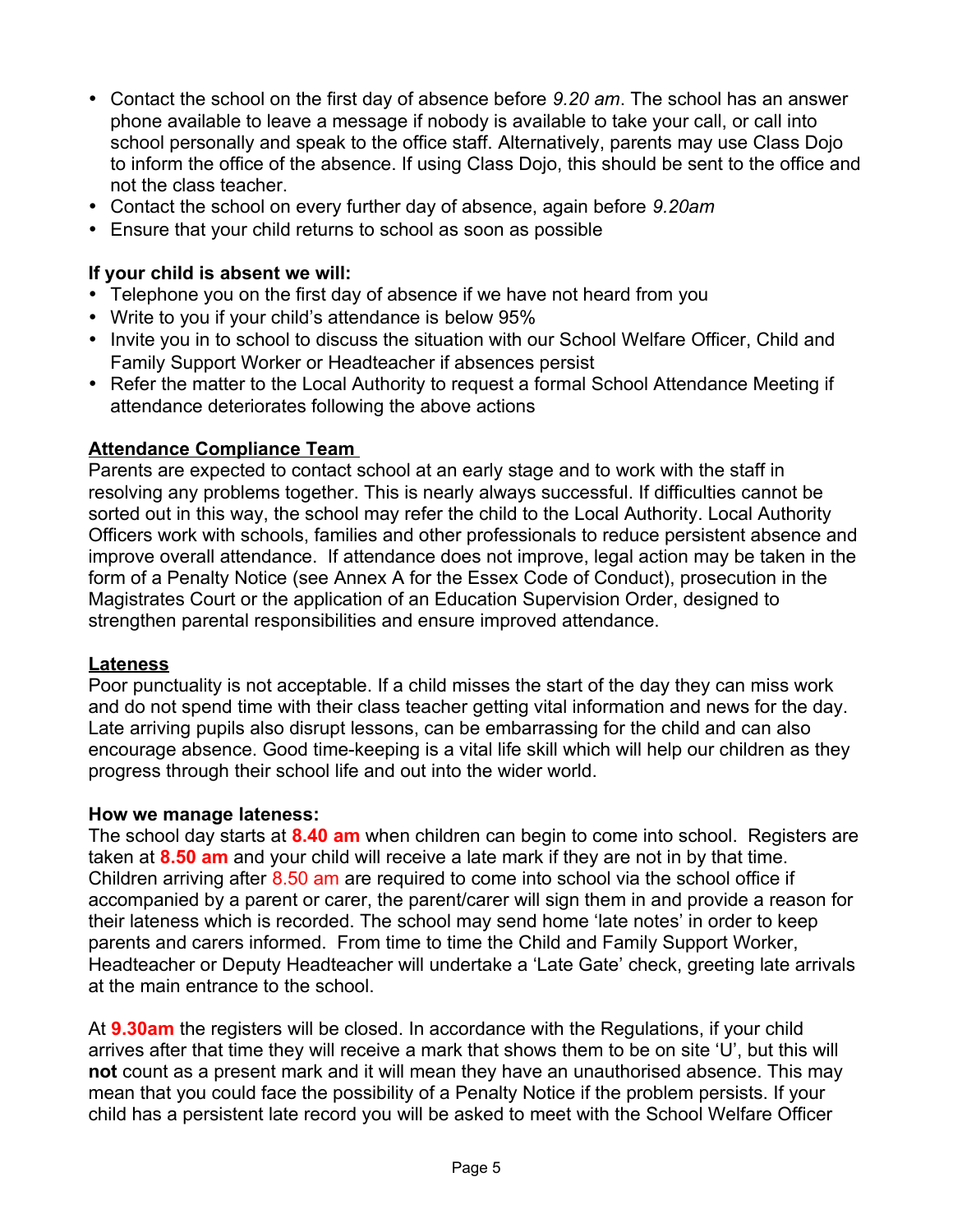and/or Child and Family Support Worker, but you can approach us at any time if you are having problems getting your child to school on time. We expect parents and staff to encourage good punctuality by being good role models to our children and celebrate good class and individual punctuality.

If leave of absence is authorised, the school will not provide work for children to do during their absence. Parents are however advised to read with their children and encourage them to write a diary while they are away.

# **Deletion from Roll**

For any pupil leaving Brinkley Grove Primary School, other than at the end of year 6 parents/carers are required to complete a 'Pupils moving from Brinkley Grove Primary School' form which can be obtained from the school office. This provides school with the following information: Child's name, class, current address, date of leaving, new home address, name of new school, address of new school. This information is essential to ensure that we know and safeguard the whereabouts of all of our pupils.

It is crucial that parents keep school updated with current addresses and contact details for key family members in case of emergency.

# **Summary**

The school has a legal duty to publish its absence figures to parents and to promote attendance.

Equally, parents have a duty to make sure that their children attend school, on time, every day.

*All school staff and the Governing Body are committed to working with parents and pupils as the best way to ensure as high a level of attendance as possible.*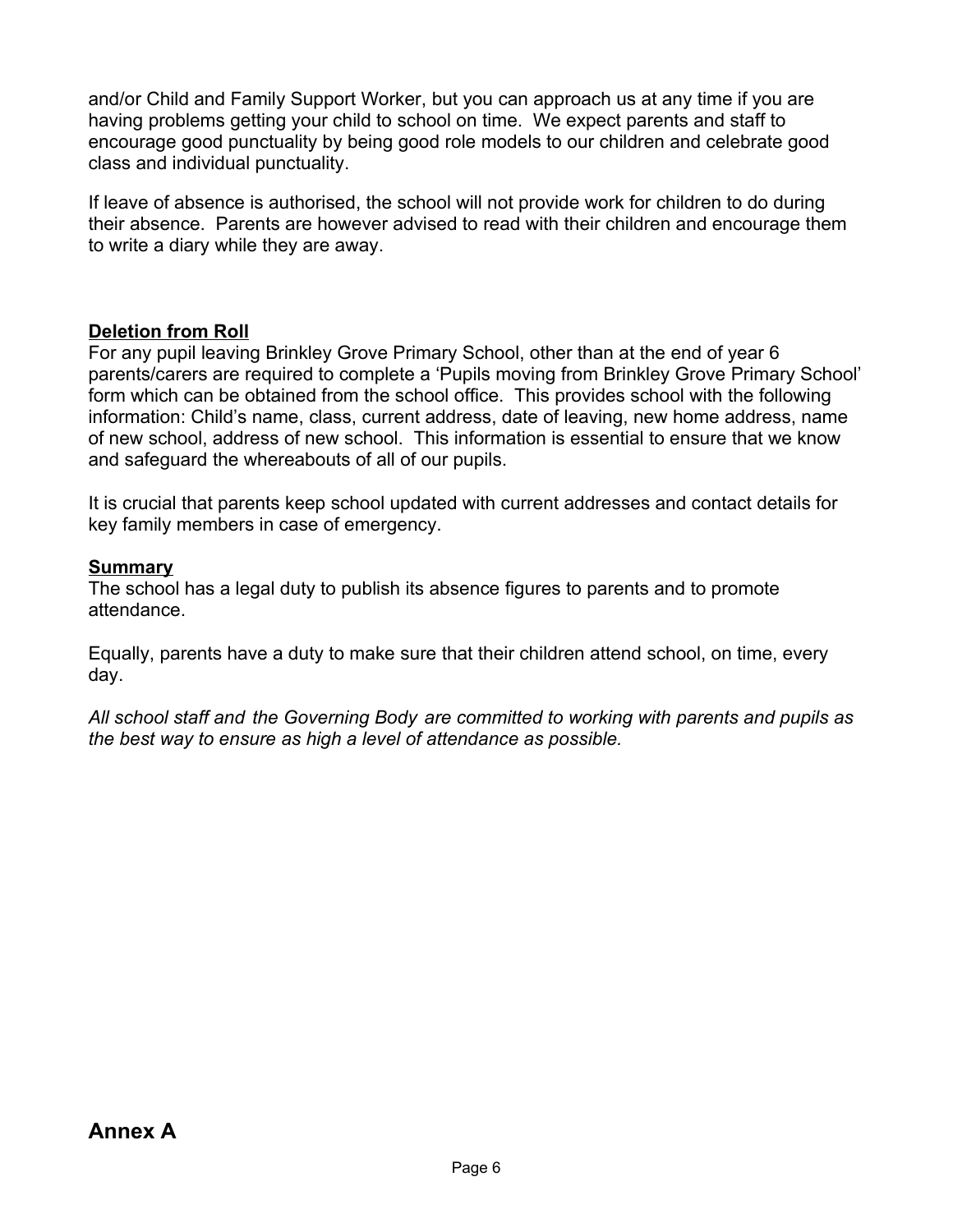# **ESSEX CODE OF CONDUCT PENALTY NOTICES FOR PARENTS OF TRUANTS AND PARENTS OF PUPILS EXCLUDED FROM SCHOOL ANTI-SOCIAL BEHAVIOUR ACT 2003 SECTION 23**

The purpose of this local code of conduct is to ensure that the powers are applied consistently and fairly across the Local Authority area to all Essex residents.

<span id="page-6-0"></span>The Government requires Local Authorities to issue a code of conduct and any persons issuing Penalty Notices to a parent<sup>[1](#page-6-1)</sup> must do so in accordance with this protocol. Essex County Council is legislatively responsible for administering the Penalty Notice scheme and will do so in accordance with a number of legislative and nonlegislative requirements.

The Essex code has been agreed following consultation with;

- Essex County Council representatives Attendance Compliance Team and Essex Legal Services.
- Representatives from Governing Bodies and Headteachers of Essex Schools
- **•** Essex Police
- Persons accredited under Essex Police's Community Safety Accreditation Scheme (CSAS)

The Code of Conduct is in accordance with the following legislation;

**LEGISLATIVE FRAMEWORK FOR EDUCATION PENALTY NOTICES** 

The legal framework governing school attendance and the responsibilities of parents of excluded pupils, schools and the LA is set out in a succession of acts, regulations and other guidance.

#### **Education Act 1996**

Under Section 7 of the Act: the parent is responsible for making sure that their child of compulsory school age receives efficient full time education that is suitable to the child's age, ability and aptitude and to any special educational needs that the child may have, this can be by regular attendance at school, or otherwise (the parent can choose to educate their child themselves). If it appears to the LA that a child of compulsory school age is not receiving a suitable education, either by regular attendance at school or otherwise then they must begin procedures for issuing a School Attendance Order under Section 437 of the Education Act 1996. If a child of compulsory school age who is registered at a school fails to attend the school regularly the parent is guilty of an offence under Section 444(1) of the Education Act 1996. In addition, if it can be proved that a parent knew of the child's non-attendance and failed to act, then they may be found guilty under Section 444(1 A). This offence (known as the higher or aggravated offence) can lead to a warrant being issued compelling a parent to attend court and conviction may result in a higher level fine and/or a custodial sentence.

On 6 April 2017, in the case of Isle of Wight Council v Platt [2017] UKSC 28, the Supreme Court ruled that the word 'regularly' means 'in accordance with the rules prescribed by the school.'

<span id="page-6-1"></span><sup>&</sup>lt;sup>[1](#page-6-0)</sup> All those defined as a parent under Section 576 Education Act 1996 are parents for the purpose of these provisions. This means that all natural parents, whether they are married or not; any person who, although not a natural parent, has parental responsibility (as defined in the Children Act 1989) for a child or young person; and any person who, although not a natural parent, has care of a child or young person. Having care of a child or young person means that a person with whom the child lives and who looks after the child, irrespective of what their relationship is with the child, is considered to be a parent in education law. Parent means each and every parent coming within the definition (whether acting jointly or separately) and should not be taken to mean that provisions only apply to parent in the singular. As with prosecutions under Section 444 Education Act 1996 a penalty notice may be issued to each parent liable for the offence.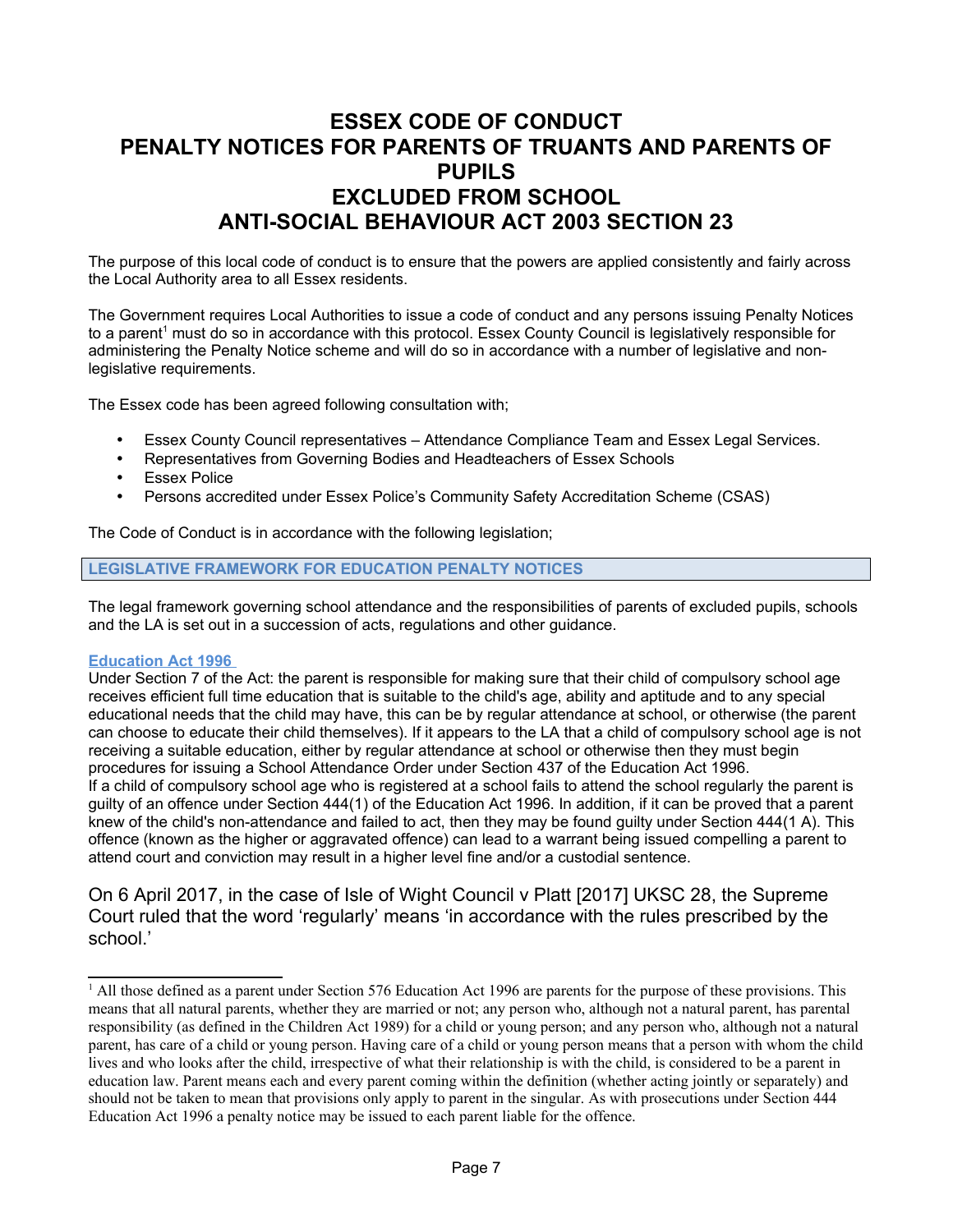### **Anti-social Behaviour Act 2003**

### <http://www.legislation.gov.uk/ukpga/2003/38/contents>

The Act added two new sections (444A and 444B) to the Education Act. It introduced penalty notices as an alternative to prosecution under Section 444; the issuing of penalty notices is governed by:

- The Education (Penalty Notices) (England) Regulations 2007
- The Education (Penalty Notices) (England) (Amendment) 2013

<http://www.legislation.gov.uk/uksi/2013/757/contents/made>

**Children Act 1989** 

<http://www.legislation.gov.uk/ukpga/1989/41/section/36>

**Crime and Disorder Act 1998** 

<https://www.legislation.gov.uk/ukpga/1998/37/section/16>

**Education and Inspections Act 2006** 

<http://www.legislation.gov.uk/ukpga/2006/40/contents>

**The Education (Pupil Registration) (England) Regulations 2006 (Amended 2013)**

<http://www.legislation.gov.uk/uksi/2013/756/regulation/2/made>

### **AUTHORISATION TO ISSUE PENALTY NOTICES**

Primary responsibility for issuing penalty notices rests with the Local Authority (LA). It has been agreed that the Attendance Compliance Team, on behalf of Essex LA, will usually issue penalty notices. The Service will administer the scheme from any funds obtained as a result of issuing penalty notices.

Head Teachers (and Deputy Head Teachers and Assistant Head Teachers authorised by the head teacher) and police, and persons accredited by the community safety accreditation scheme are all able to issue the notices under the Act, although there is no requirement for them to do so.

<span id="page-7-0"></span>In Essex it has been agreed that the Police and Head Teachers will not issue penalty notices to parents. Persons accredited through the Community Safety Accreditation Scheme<sup>[2](#page-7-1)</sup> are authorised to do so.

**CIRCUMSTANCES IN WHICH A PENALTY NOTICE MAY BE ISSUED** 

Penalty Notices apply to pupils of statutory school age, which commences the term immediately following the child's  $5<sup>th</sup>$  birthday and finishes on the last Friday in June of school year in which they turn 16.

Penalty notices will only be issued as a conclusion to a series of processes and when all attempts to address school attendance matters have been unsuccessful. If a previous Penalty Notice has been unsuccessful, rationale and justification should be provided as to why issuing another Penalty Notice would improve the attendance of the student. If schools are not aware of any previous or current legal interventions they must email [attendancecompliance@essex.gov.uk](mailto:attendancecompliance@essex.gov.uk) . A response will be sent within 3 working days. Parents cannot be penalised more than once for the same period of absence.

<span id="page-7-1"></span><sup>&</sup>lt;sup>[2](#page-7-0)</sup> Accredited companies at time of this publication are Attendance Solutions Essex, Aquinas School Attendance Provisions and NEMAT Support Services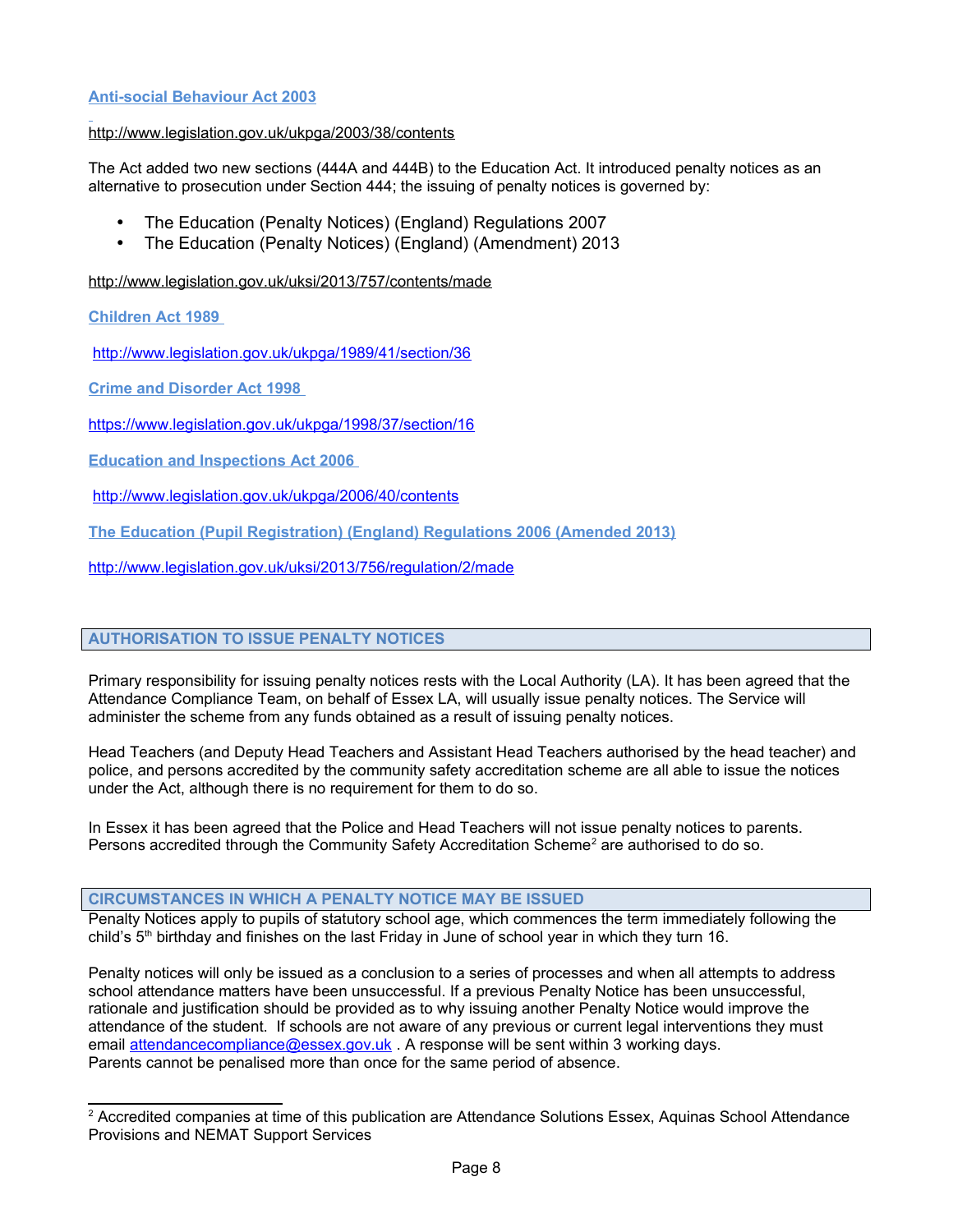Domestic and European legislation and case law makes it clear that when serving a formal Notice in criminal proceedings, the recipient must be clearly and unambiguously identified. For the Purpose of issuing a Penalty Notice under this Code, the parent's first and last name must be cited on the Notice and any covering letter. Essex partners have agreed to use Penalty Notices for the following circumstances however the offence under s444 Education Act 1996 is the same whether issued for unauthorised leave of absence (ULA) or irregular school attendance (ISA):

### <span id="page-8-0"></span> **Penalty notices for unauthorised leave of absence (ULA)<sup>3</sup>**

Penalty Notices may be issued where there have been at least 10 consecutive sessions of unauthorised absence for the purpose of a holiday, whereby a parent made an application to the School which the Head Teacher has deemed not for exceptional circumstances. In addition, a Penalty Notice may also be issued, whereby the parent did not submit a leave of absence request, however the school have reason to believe the absence was for the purpose of a holiday and should not be authorised as parent has not provided any additional evidence which the Head Teacher deems appropriate to support the absence. In addition to the above criteria, due to the importance of pupils settling into school at the commencement of the school year, Penalty Notices may also be issued if there have been at least 6 consecutive sessions of unauthorised absence during the first two weeks of September due to a term-time holiday.

The Local Authority requests that for Penalty Notices to be issued, parents must be duly warned of the legal ramifications under separate cover if they remove their child from school for the purpose of a holiday. Schools/Academies must reference the use of Penalty Notices within their Attendance Policy which must be available to all parents/carers online and/or in hard copy within the school, accessible to parents to read. Schools should remind parents of the protocol regarding leave of absence during term time.

### **Penalty Notices for Irregular School Attendance (ISA)**

Penalty Notices may be issued where there has been at least 10 sessions of unauthorised absence during the previous 10 school weeks.

Parents must have been issued with a Legal Action Warning Letter with accompanying Legal fact sheet and given opportunities to inform the school of any factors impacting on their ability to ensure their child attends school regularly. Warning letters are valid for 18 calendar weeks.

The Local Authority advises that the following template is used for irregular school attendance referrals as this has been specifically designed to enable the progression of cases if appropriate. This letter must be on headed paper from the school or accredited persons issuing the notice. The legal fact sheet must be included [https://schools.essex.gov.uk/pupils/Attendance\\_Compliance/Documents/Legal%20Action%20Warning](https://schools.essex.gov.uk/pupils/Attendance_Compliance/Documents/Legal%20Action%20Warning%20Letter%20for%20schools.docx) [%20Letter%20for%20schools.docx](https://schools.essex.gov.uk/pupils/Attendance_Compliance/Documents/Legal%20Action%20Warning%20Letter%20for%20schools.docx) .

Failure to adequately issue warning to parents may result in the Penalty Notice being withdrawn or not issued.

All penalty notice referrals or notifications from Accredited Persons must be sent via Essex County Council's online portal and all relevant pre-referral work in accordance with the Local Authority requirements must be uploaded alongside the referral/notification.

The Local Authority must be satisfied that the substantive offence in accordance with s.444 Education Act 1996 has been committed prior to issuing a Penalty Notice.

Evidence of attempts to address attendance concerns within the previous 8 weeks prior to requesting or notifying of a Penalty Notice must be submitted. Satisfactory evidence includes letters, notes of home visits, meetings, telephone calls etc.

N.B. *for ULA and ISA PN's consideration should always be given to whether it is appropriate to issue to absent parents.*

<span id="page-8-1"></span><sup>&</sup>lt;sup>[3](#page-8-0)</sup> Truancy/unauthorised/irregular school attendance refers to absence from school without permission or good reason and the absence is unauthorised by the school.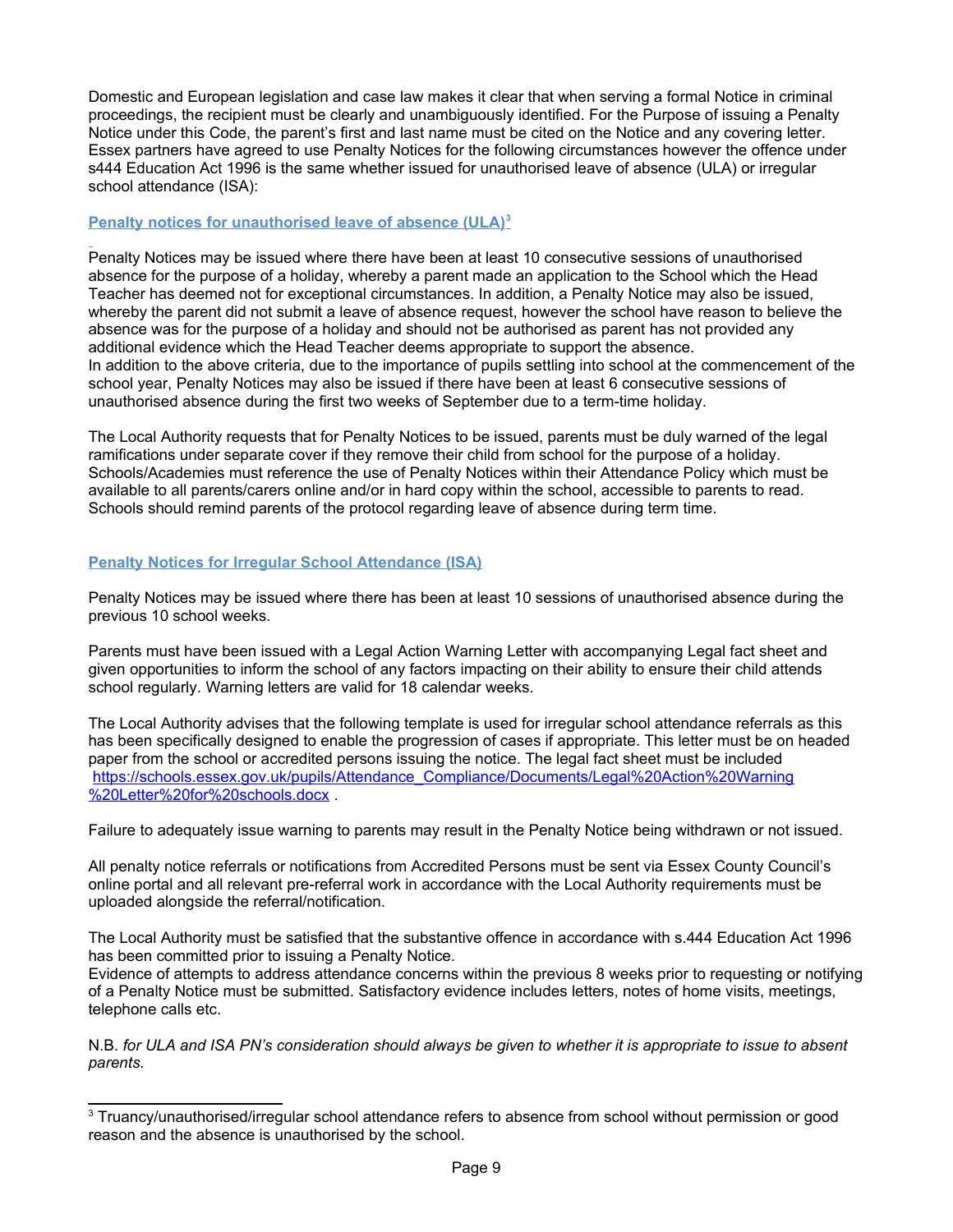### **Number of Penalty Notices which can be issued for Irregular school attendance/unauthorised leave of absence**

Discretion will be used to enable up to two penalty notices to be issued to each parent for each child within a twelve month period. If the law continues to be broken around school attendance the Attendance Compliance Team may instigate legal proceedings.

**Number of Penalty Notices which can be issued for pupils identified during a school attendance and exclusion sweep** 

School attendance and exclusion sweeps take place in Essex and children stopped are often with parents condoning the absence.

If the Head Teacher has not authorised the absence of a pupil stopped by a Local Authority Officer and Police Officer on a sweep and there has been at least 9 unauthorised absences for that pupil during the preceding 10 schools weeks, school will issue a legal action warning letter to the parent within 14 days. If there are any further unauthorised absences, during the following 18 calendar weeks a referral to the Attendance Compliance Team may be submitted for a Penalty Notice to be issued.

Essex will issue no more than two penalty notices to a parent in a twelve month period for pupils identified on a school attendance and exclusion sweep. If the law continues to be broken around school attendance the Attendance Compliance Team will instigate legal proceedings.

### **Excluded children**

When a child is excluded from school, the parent will be responsible for ensuring that their child is not found in a public place during normal school hours on the first five days of each and every fixed period or permanent exclusion. (Section 103 Education and Inspections Act)

The excluding school must have notified the parent informing them of their duty and warning that a penalty notice could be issued.

Where there is more than one person liable for the offence, a separate penalty notice may be issued to each person.

Where a pupil is present in a public place in the first five days of a fixed period exclusion the Essex Local Authority would issue a penalty notice if the school is in their area. Where the child has been permanently excluded, it would be the authority where the child resides.

### **Number of penalty notices which can be issued for exclusion**

Essex will issue a maximum of 2 penalty notices per parent for each child during a 12 month period.

#### **Number of penalty notices which can be issued for unauthorised leave of absence**

Essex will issue no more than two penalty notices to a parent in a twelve month period for unauthorised leave of absence. If the law continues to be broken around school attendance, the Attendance Compliance Team will consider further legal interventions.

### **PAYMENT OF PENALTY NOTICE**

The penalty for each parent issued with a Penalty Notice is £120 for each child, however if paid within 21 days of receipt of the notice, it is reduced to £60. (Service by post is deemed to have been effected, unless the contrary is proved, on the second working day after posting the notice by first class post).

All penalties are paid to the LA and revenue generated is retained to administer the system and contribute towards s444 prosecutions following the non-payment of the Penalty Notice.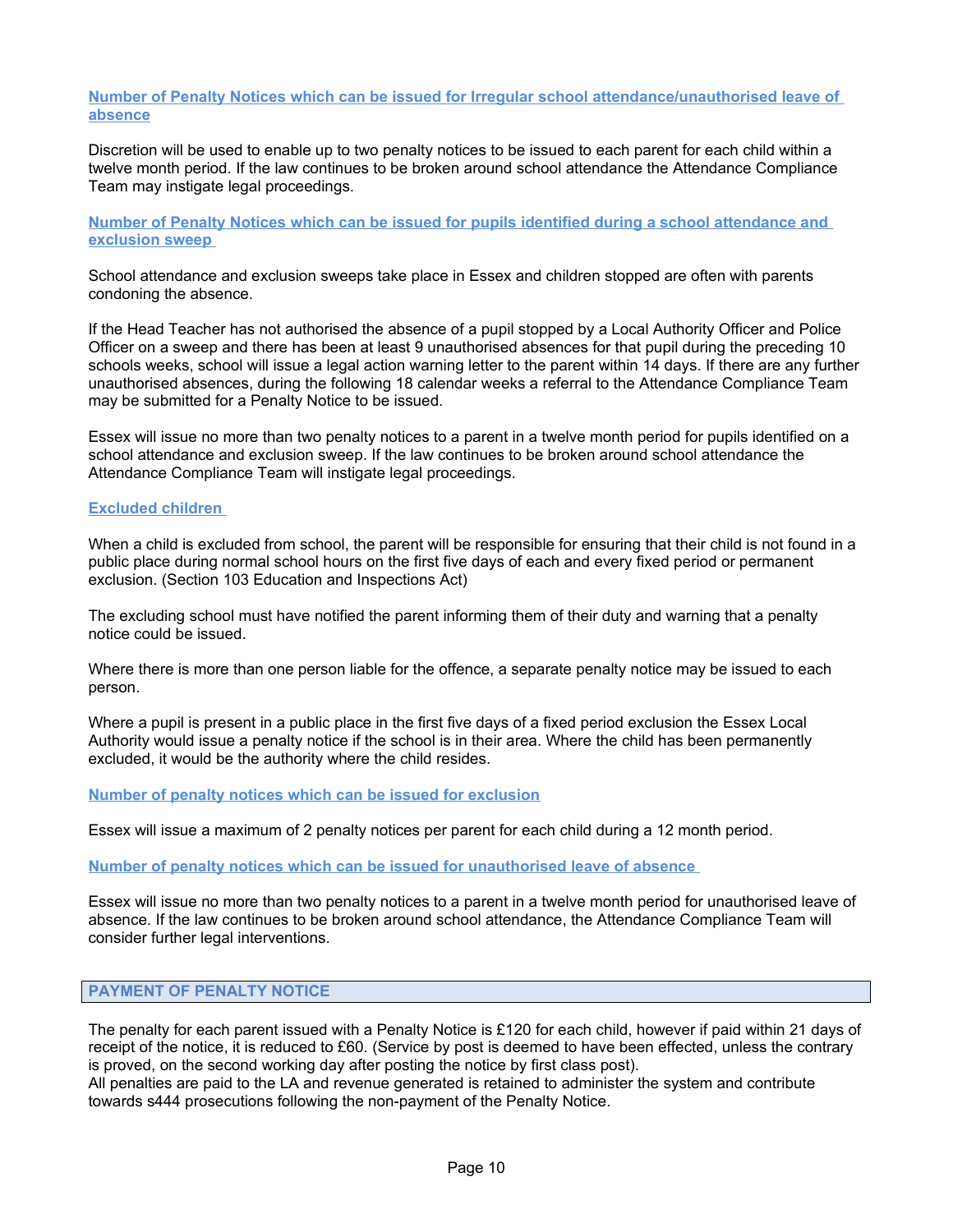If the penalty is not paid in full by the end of the 28 day period, the Attendance Compliance Team will either prosecute for the offence to which the notice applies or withdraw the notice. The prosecution is not for nonpayment of the notice but is a prosecution for irregular school attendance – Education Act 1996 Section 4441.

There is no statutory right of appeal against the issuing of a penalty notice.

**WITHDRAWAL OF PENALTY NOTICE** 

A penalty notice may be withdrawn by the local authority named in the notice under the following circumstances:

- Where the local authority deems it ought not to have been issued i.e. where it has been issued outside the terms of the local code of conduct or where the evidence does not support the issuing of a penalty notice
- It appears to the local authority that the notice contains material errors
- Where it has been issued to the wrong person named as the recipient.

### **CO-ORDINATION BETWEEN THE LOCAL AUTHORITY AND ITS LOCAL PARTNERS**

The Attendance Compliance Team and its local partners will review this Code of Conduct bi-annually unless local needs require otherwise.

### **VERSIONS**

Original Code of Conduct was introduced in September 2004. Most recent revision - November 2017 Revised March 2019 for implementation from April 2019

# **Annex B**

DfE "The link between absence and attainment at KS2 - 2013/14 academic year"

The analysis of the link between overall absence ….and attainment when taking prior attainment and pupil characteristics into account showed that, for each KS2 and KS4